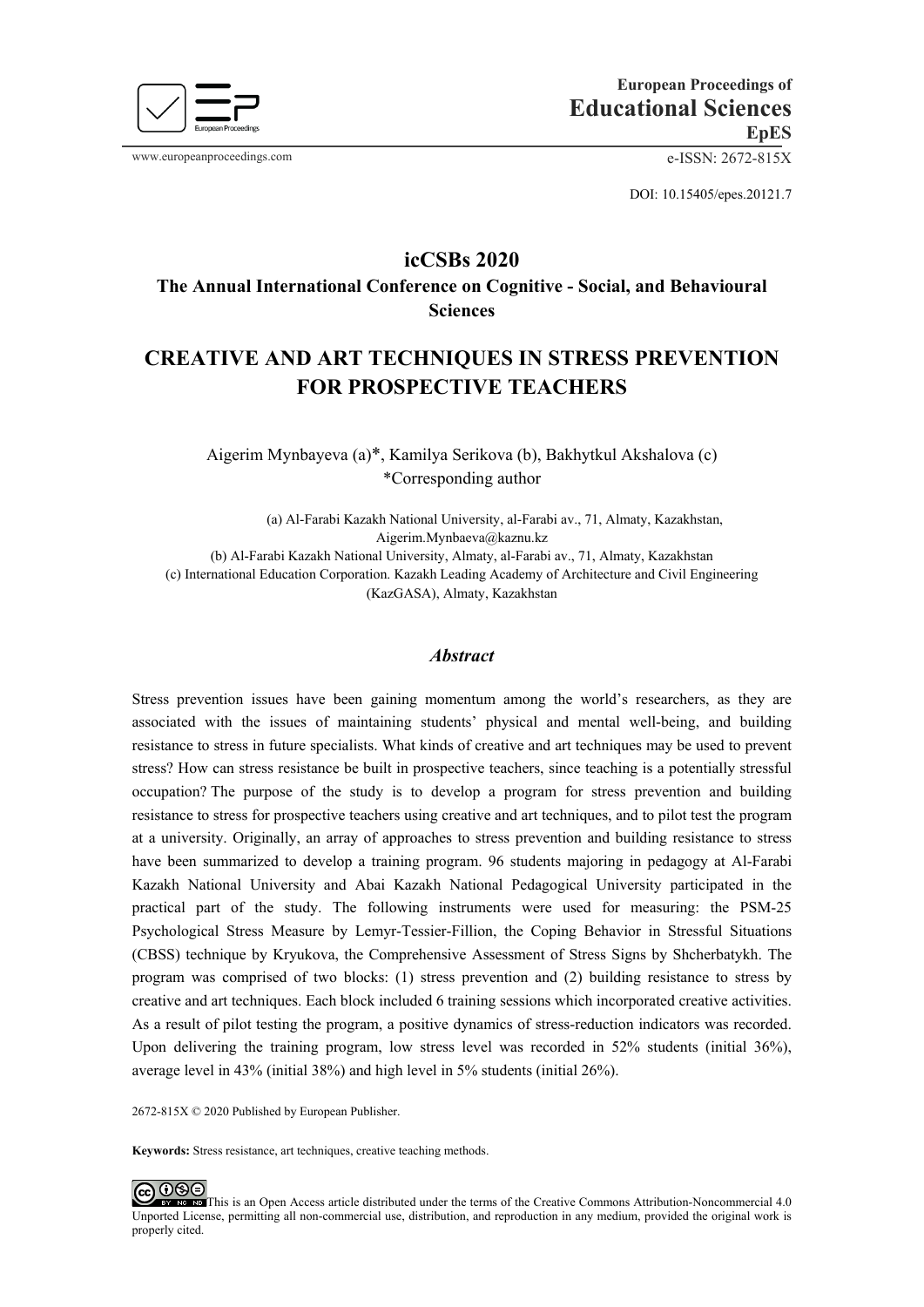# **1. Introduction**

One of the most in-demand skills in the  $21<sup>st</sup>$  century for professionals, irrespective of the industry they belong to, is one's stress resistance in the face of ongoing social and job-related changes. The ability to resist stress and apply preventive measures is of importance to prospective teachers, since stress can negatively affect both individual's well-being and his/her productivity at work. This demand is also relevant for teachers, considering that they actively interact with the younger generation, and, in fact, demonstrate significant patterns of behavior to schoolchildren. Moreover, in difficult life situations, they can become a role model of a positive social behavior. In addition, the new challenge faced by teachers is to need to teach students health saving technologies, psychohygiene, family and social relationships.

# **2. Problem Statement**

Teaching has become a stressful occupation, as it is associated with intense human-human interactions, increasing workload on teachers in the context of the protracted reform processes in Kazakhstani education system, amid revised curricula, teaching methods, teaching techniques, and growing parental pressure.

A contemporary student also faces a variety of uncertain problems due to economic and social problems; therefore, the issues of students' adaptation to the contemporary realities, the development of effective behavioral strategies to overcome stressful situations, are of significance. The reasons behind stress may be a fast pace of life, academic load, concurrent workload for part-time students, conflicts with others, excessive information, city noise, bustle, and environmental problems (Bildanova, Biserova, & Shagivaleeva, 2015; Dolgova & Vasilenko, 2016). Thus, the issues of stress prevention and building resistance to stress in students as prospective teachers are related to maintaining teachers' and students' physical and mental well-being, their ability to self-regulate emotions, as well as lessening teacher and student workloads.

# **3. Research Questions**

- **3.1.** What kind of stress prevention experience exist as informed by existing research?
- **3.2.** What diagnosing instruments for measuring stress can be applied?
- **3.3.** How one can build prospective teachers' skills of stress prevention and stress resistance?
- **3.4.** What creative and art techniques can be used in stress prevention at work?

# **4. Purpose of the Study**

The purpose of the study is to develop a program for stress prevention and building resistance to stress for prospective teachers using creative and art techniques, and to pilot test the program at a university.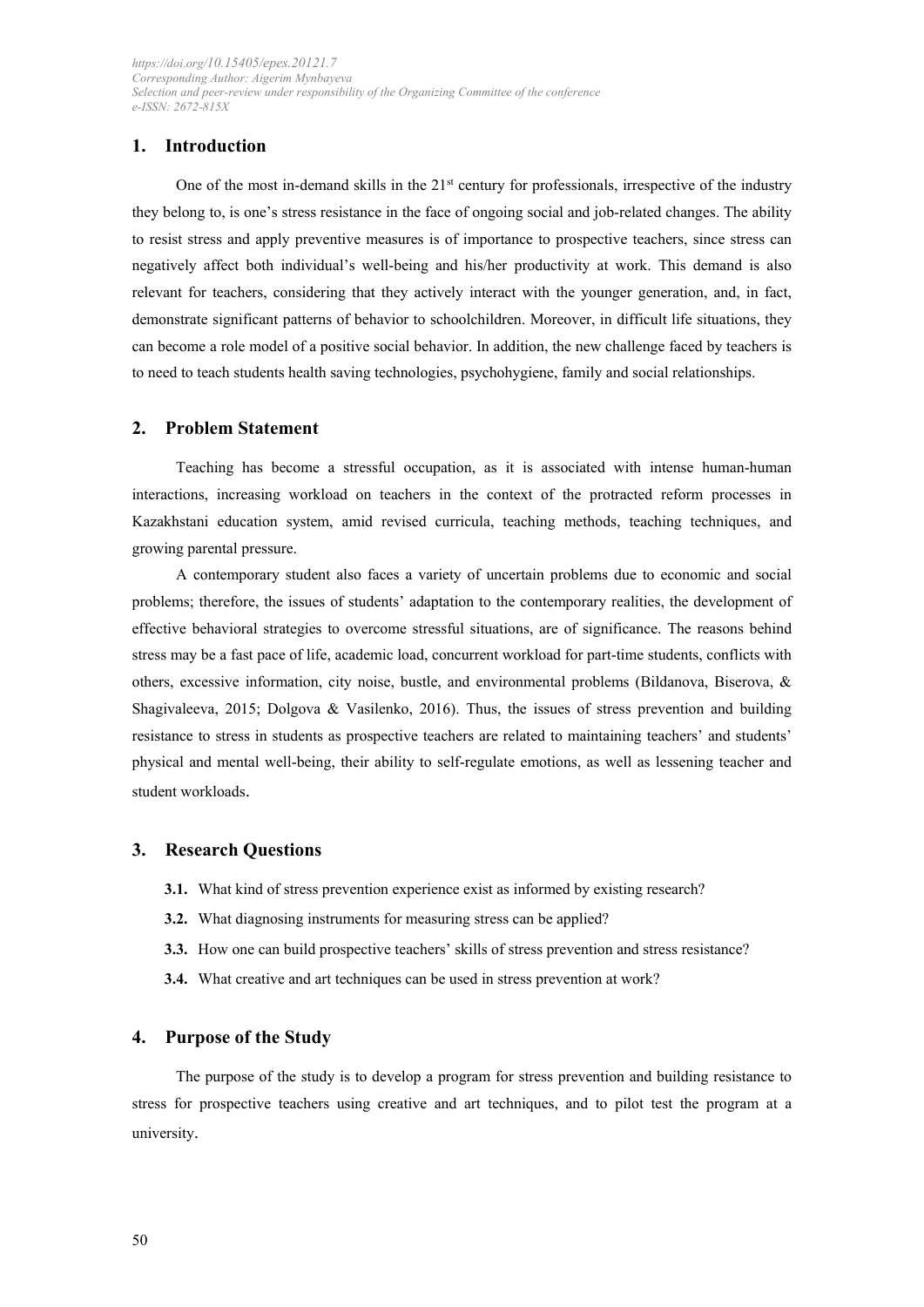# **5. Research Methods**

The research design is twofold: theoretical and practical. First, to develop a training program for students, theoretical approaches to stress prevention and building resistance to stress have been summarized. The theoretical underpinnings were organized and then incorporated into the training program. In the second part, 96 students majoring in pedagogy at Al-Farabi Kazakh National University and Abai Kazakh National Pedagogical University took part in the experiment. To measure stress the following instruments were used: the PSM-25 Psychological Stress Measure by Lemyr-Tessier-Fillion (Vodopyanova, 2018), the Coping Behavior in Stressful Situations (CBSS) technique by Kryukova (Bolotova & Molchanova, 2018), the Comprehensive Assessment of Stress Signs by Shcherbatykh (2006). Pilot testing of the program was conducted. Reliability of the findings was confirmed using statistical analysis of Student's t-test.

#### **5.1. Literature review**

#### **5.1.1. Understanding key concepts**

Selye (1994), Lazarus (2006), Antonovsky (2006) and others have made a great contribution to the development of stress theories. Stress, according to Selye (1994), is non-specific response of the body to any demand accompanied by the restructuring of the body's defense mechanisms; according to Lazarus (2006), stress is the process of activating a cognitive activity by which an individual appraises and interprets events as harmful, threatening, or challenging and compares the arising difficulties with his/her own ability to overcome them, according to Welford, stress is the result of a mismatch between human body capabilities and the demands imposed on it (as cited in Serebryakova, 2007). We will rely on Zinchenko's definition of stress as a state of mental tension that occurs in an individual in the process of his/her activity under the most difficult, challenging conditions, both in everyday life and under specific circumstances (as cited in Mesheryakova & Zinchenko, 2013).

Overall, nine definitions of stress resistance have been examined. The analysis shows that it is possible to distinguish between the three interpretations, (1) as an "an individual's psychological trait" (Bannikov, 2003) and "an individual's ability" (Mitina, 2018), (2) frequently used as a "complex trait, quality of individual's personality' (Lozgacheva, 2004; Velichkovsky, 2007), (3) as a 'psychophysiological state' (Lee Kang, 2005). As a working definition, we use Velichkovsky's (2007) definition of stress resistance as "a systemic personality trait that ensures the successful adaptation of an individual to the effects of external stress and negative factors without entailing negative consequences for his/her physical and mental well-being" (p.9).

Prevention is a set of measures that prevent deviations, diseases, or protect against something. According to Dubrovina (2004), any preventive activity has three levels. Primary prevention involves working with the entire audience and is aimed at raising public awareness of any phenomenon (10 out of 10 participants). Secondary prevention includes "risk group" participants who require a special approach. This prevention focuses on people most likely at risk of deviation, disease, addiction, etc. Tertiary prevention is a more complex prevention mode and implies working with addicted, sick people who need regular assistance from multiple field experts. In our opinion, *stress prevention* is a set of actions,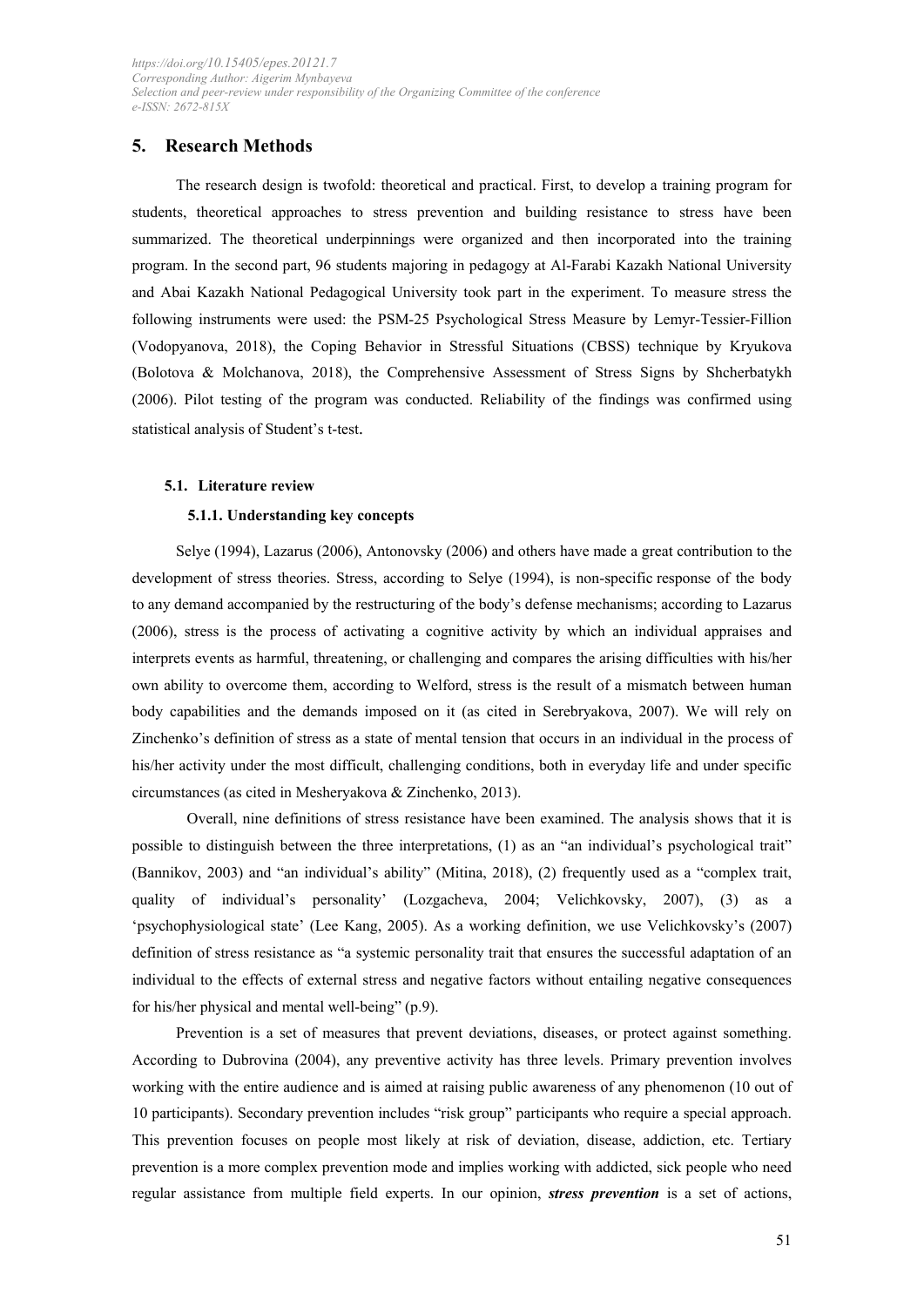operations and procedures aimed at preventing a state of mental overstrain that occurs in an individual when operating under the most difficult, challenging conditions, both in everyday life and under specific circumstances

#### **5.1.2. Stress theories and approaches to stress coping**

Selye (1994) holds the view that stress is as a response of the body responsible for protecting a human and his/her body, by maintaining the integrity. In general, the defense reaction occurs in three stages and is referred to as an adaptation syndrome. A strong defensive reaction of the body develops into the stage of stress over a long period. Selye (1994) found three stages of stress development as analogous to the three stages of a man's life: childhood (with its low resistance to environmental factors, anxiety), adulthood (adaptation of an individual to all external factors, an increased level of resistance), old age (loss of resistance, body exhaustion, fatigue). Selye (1994) emphasized the importance of an individual's ability to understand and evaluate the positive and negative aspects of stress. While contributing to the manifestation of creative and effective labor activity, balancing the positive and negative aspects of stress plays a significant role in maintaining mental and physical well-being.

At the core of his *cognitive stress theory*, Lazarus views the role of subjective cognitive assessment of a potential *threat*, adverse impact, as well as individual's possibility and ability to overcome stress. He distinguished between the concepts of eustress and distress while paying attention to emotions and the intensity of emotional reactions. He believed that stressful events themselves rarely cause disorders, whereas they become threatening to one's body and life only when coupled with internal and external factors (Lazarus, 2006). Thus, Lazarus (2006) paid close attention to the process of perception, assessment of a situation, leaving aside the matters of how to manage stress, or develop strategies and techniques for resisting stress; he also left the role of the individual and personal resources of a person unattended. After all, any psychological stress progresses further, given a delay or lack of resources to manage it.

Antonovsky's theory of salutogenesis identifies a number of factors that help to cope with the adverse effects of stress (Antonovsky, 2006):

- psychological factors (optimism, tolerance, inner balance, sociability, internal locus of control, creativity and intelligence);
- social factors (social environment, interpersonal communication, interaction with others, cooperation);
- physical factors (environmental conditions).

Antonovsky (2006) notes that participants with a high level of integrity are more likely to avoid unpleasant situations that can potentially threaten their well-being, while engaging themselves in healthpreserving activities.

Below is a summary of the effect of stress on the body according to Shemyakina (2012), in which behavioral, cognitive, physiological and emotional changes under stress are captured (table 01, figure 01).

For this article, let us briefly establish the four approaches to stress prevention informed by the related research: dispositional, situational, resource and COPE-approach (Gramling & Aulenbach, 2002).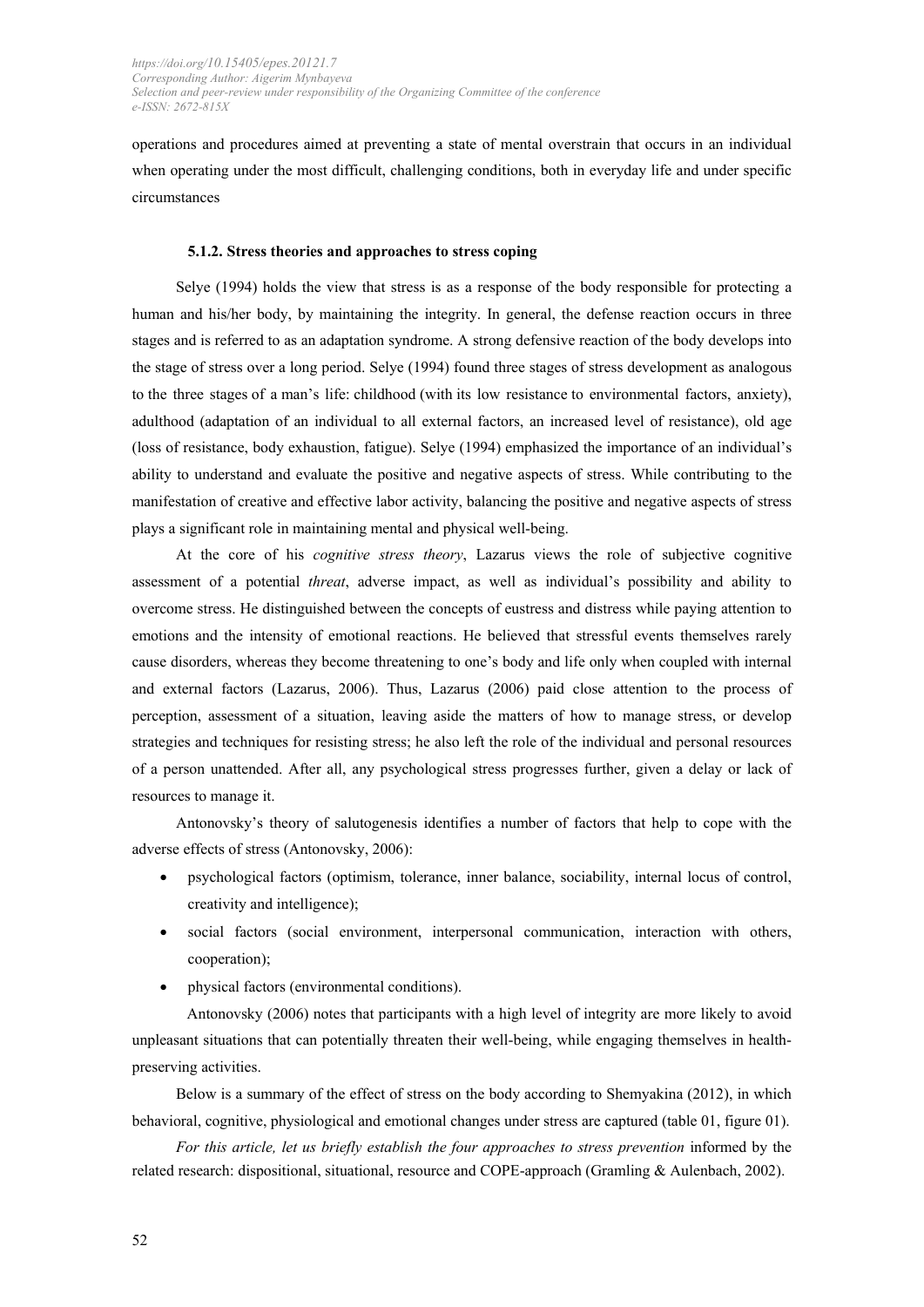| Table 01. Forms of stress manifestation |
|-----------------------------------------|
|-----------------------------------------|

| <b>Behavioral Stress Manifestation</b>    | <b>Cognitive Stress Manifestation</b>          |
|-------------------------------------------|------------------------------------------------|
| Hand Shake                                | Impaired Attention, Distraction<br>٠           |
| Skin Redness                              | Memory Impairment                              |
| Itching                                   | Disturbed Thought Processes<br>٠               |
| Disturbed Sleeping, Insomnia              | Dominant Right Hemisphere Over The Left<br>٠   |
| Change In Speech, Voice Trembling         | Hemisphere                                     |
| Slower Sensorimotor Reaction              |                                                |
| <b>Physiological Stress Manifestation</b> | <b>Emotional Stress Manifestation</b>          |
| Increased Heart Rate                      | Negative Mood                                  |
| High Blood Pressure                       | Prevalence Of Gloomy, Pessimistic Thoughts     |
| Shortness Of Breath, Chest Pain           | Introversion, Self-Accusation, Suggestibility, |
| Headache                                  | Suspicion, Anxiety                             |

As it is known, the process of overcoming difficult situations in an individual's life is usually referred to as coping behavior. The key issue of the **dispositional approach** is to study coping behavior in stressful situations and to examine how it affects human health, the ability to successfully overcome stress, and psychological well-being. There are repressor, sensitizer, monitor and blunter coping styles. The **situational approach** (Monina & Rannala, 2009) considers stress as a process, while highlighting its specific features in relation to specific situations. Researchers in the field argue that any stressful situation has a developing nature, namely, first there is a cognitive assessment of the situation, followed by a reassessment of the situation, then coping style is selected, and new experience is emotionally processed.

Recently, a **resource-based approach** has gained momentum in stress prevention. The theory raises the issue of accumulating various resources and their subsequent allocation to stressful situations. Hobfall believes that it is the loss of resources that entails stressful reactions, given that the body is in a depleted state (as cited in Monina & Rannala, 2009).

The *COPE* **approach** is related to the Lazarus theory. As part of the COPE approach, the scholars have developed a stress management questionnaire, which was based on Lazarus' theories of stress and on their unique behavioral self-regulation model. The COPE questionnaire is aimed at measuring both coping styles and situational reactions, in addition to that the questionnaire is capable of measuring the extent to which individuals under stress are prone to seek social support (Bodrov, 2001).

The literature showed the existence of several views on stress prevention levels. For example, Murphy, Gray, Sterling, Reeves, and DuCette (2009) operates with three levels in his works, while Williamson distinguishes four stages (Harkavi, 2006). According to Murphy et al. (2009):

- Primary prevention aims at reducing the impact of the stressor by removing sources of stress (such as changing jobs)
- Secondary prevention aims to address symptom relief through SMT (stress management training)
- Tertiary prevention is more of a therapy than prevention (p.331).

Harkavi (2006), highlighting the four planned stages of prevention, defines the basic operating techniques as follows:

Primary prevention stage, where changes are introduced in the client's environment;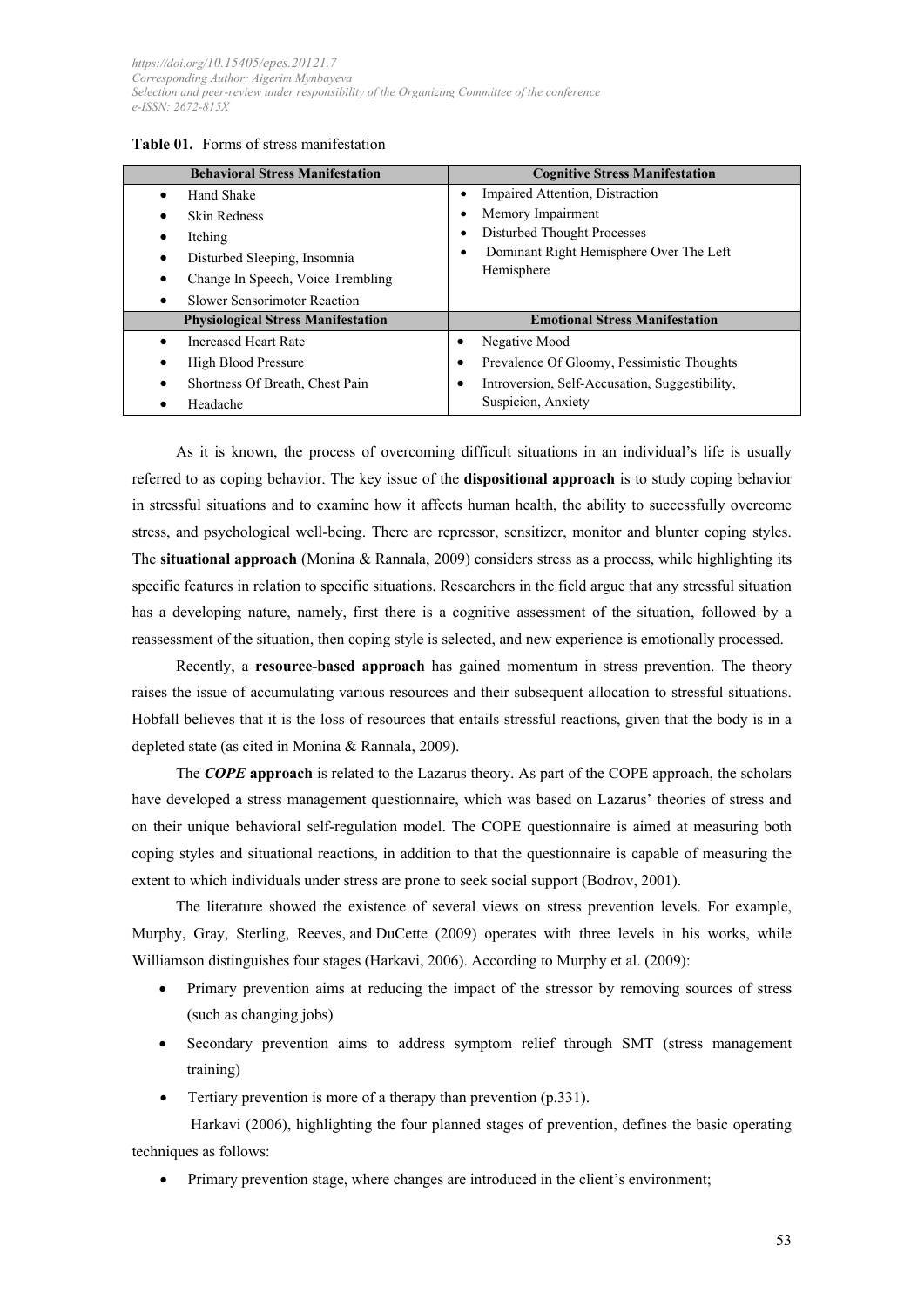- Secondary prevention stage involves the use of positive thinking, cognitive techniques for understanding and accepting the situation;
- Tertiary prevention stage helps an individual to cope with stressors through medication or during training with the participation of "difficult participants";
- Quaternary prevention stage teaches participants to react to situations in a different way, with the help of various activities, while a new lifestyle is being acquired (Harkavi, 2006).

| <b>Major theories of stress:</b><br>G. Selye's theory,<br>R. Lazarus' cognitive theory,<br>The theory of salutogenesis by A. Antonovsky<br>and others.<br>$\text{Stress} \Rightarrow \text{eustress} \rightarrow \text{distress}$ |                                                                                                                                                                     | Approaches to coping with stress:<br>dispositional,<br>situational,<br>resource-based and<br>COPE-approach                                                                                                                                                                                                                        |                                                                                                                                                           |
|-----------------------------------------------------------------------------------------------------------------------------------------------------------------------------------------------------------------------------------|---------------------------------------------------------------------------------------------------------------------------------------------------------------------|-----------------------------------------------------------------------------------------------------------------------------------------------------------------------------------------------------------------------------------------------------------------------------------------------------------------------------------|-----------------------------------------------------------------------------------------------------------------------------------------------------------|
| <b>Forms of stress manifestation:</b><br><b>Behavioral</b>                                                                                                                                                                        | Cognitive                                                                                                                                                           | <b>Primary prevention:</b><br>raising public awareness of stress and                                                                                                                                                                                                                                                              |                                                                                                                                                           |
| • hand shake<br>• skin redness<br>• itching<br>• disturbed sleeping,<br>insomnia<br>• change in speech, voice<br>trembling<br>· slower sensorimotor<br>reaction                                                                   | ·impaired attention,<br>distraction<br>• memory impairment<br>• disturbed thought<br>processes<br>$\cdot$ dominant right<br>hemisphere over the<br>left hemisphere  | prevention<br><b>Secondary prevention:</b><br>working with 'risk group' students, students<br>with high and medium stress levels.<br>Focusing on alleviating signs through SMT<br>(stress management training).<br>Using creative and art techniques<br>Tertiaryprevention: therapy<br>4 basic techniques<br><b>Components of</b> |                                                                                                                                                           |
| Physiological<br>increased heart rate<br>•high blood pressure<br>•shortness of breath.<br>chest pain<br>•headache                                                                                                                 | Emotional<br>•negative mood<br>• revalence of gloomy,<br>pessimistic thoughts<br>• introversion,<br>•self-accusation,<br>suggestibility,<br>•suspicion,<br>•anxiety | for stress prevention<br>(Harkavi):<br>relaxation;<br>anti-stress<br>'restructuring' of the<br>day;<br>provision of first aid in<br>case of severe stress;<br>internalstressanalysis                                                                                                                                              | overcoming stress<br>(Murphy):<br>relaxation,<br>meditation,<br>cognitive<br>restructuring,<br>persistence training,<br>"stress immunization"<br>training |

**Figure 01.** Student handouts

These approaches are connected with the cognitive understanding of the coping behavior. In addition, during the Murphian preventive stages, the following basic stress coping components are used: relaxation, meditation, cognitive restructuring, persistence training, and "stress immunization" training. In another major study, Harkavi (2006) identified 4 basic stress prevention techniques using conscious selfregulation, namely, relaxation, anti-stress 'restructuring' of the day, providing first aid in case of severe stress, and internal analysis of stress. Thus, it is important to teach how to gain better understanding of stressful situations, their symptoms, how to assess and develop coping behavior (Awe et al., 2016), and equip oneself with relevant prevention strategies. In our study (Mynbayeva & Serikova, 2018), based on the previous work, which showed a correlation between creativity and stress resistance in schoolchildren, we incorporated creative and art techniques into training sessions for prospective teachers. The training is aimed at introducing the theories of stress, measuring coping with stress, and reflecting on resources available for students to overcome stress. The training is conducted using creative and art techniques. Conventionally, we connected the creative techniques with cognitive activities to create the "new", to produce new solutions (for example, brainstorming, six thinking hats and others), while the art techniques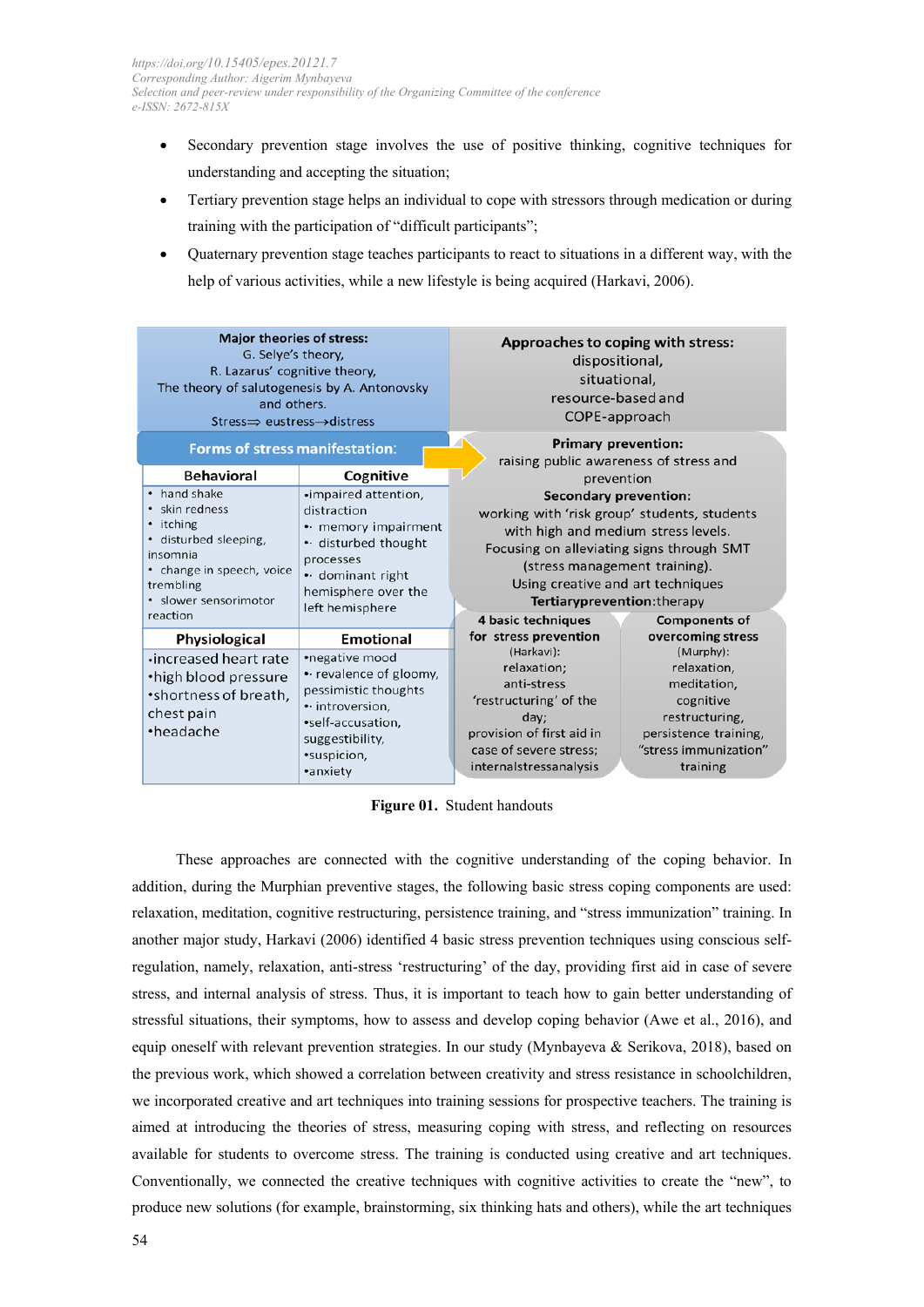were associated with art work (Serikova & Mynbayeva, 2019), the arts. In fact, the techniques represent a useful resource for learners. Let us now turn to transferring the theories learned into a visual presentation (figure 01) that may be used as a handout for students.

Based on the summarization and organization of the theories, a program for stress prevention and building stress resistance in prospective teachers has been designed.

### **6. Findings**

#### **6.1. Designing training sessions of the program**

The content of the training program is built around 2 sections each featuring 6 training sessions (Table 02). The duration of each session is one academic hour; stress prevention module takes 6 hours, building resistance to stress module accounted for plus 6 hours. Sessions are held one or twice a week. The program covers primary and secondary prevention. The primary is related to raise awareness of stress and prevention methods; the secondary one is targeting 'risk group' students, i.e. students with high and medium stress levels, and focuses on alleviating symptoms through stress management training with the use of creative and art techniques. Tertiary prevention refers to medical therapy; hence, it is excluded from the program. Let us briefly describe sessions incorporating creative and art techniques.

### **6.1.1. Module I 'Stress prevention'**

Training session 1 - What is stress? Measuring the level of exposure to stress. The first session is introductory, when stress level, coping behavior in stressful situations and stress self-assessment are determined using the selected instruments. Then the basic stress-related concepts are given, along with the mechanisms of stress occurrence, coping behavior and strategies for managing stress. Activities are given for better understanding of a presence or absence of stress using the 'Stress lies in our hands', 'Response to stress' activities, which feature the elements of creativity (Gramling & Aulenbach, 2002).

Session 2 - The first signs of stress. Students are given materials on how to detect stress being aware of its main early signs, whereby each student can 'diagnose' stress reactions to certain stimuli with the help of a self-observation diary and introspections. The activities are conducted to generate experimental self-regulation techniques in the form of simulating an emergency meeting of researchers, where everyone shares their ideas after some thinking. The 'Unconventional Application' activity designed to develop creative thinking within a limited time, employs participants being given various items that they should find effective applications to, and demonstrate their use practice. In addition, during the second session, activities are conducted to develop associative thinking, which proved to be effective in stressful situations.

Training session 3 - Solving problematic situations using the Six Thinking Hats method. The participants are invited to try on different roles depending on the color of the hat (De Bono, 2017). During discussion, a non-standard life situation is presented, which does not have a universal solution. Then students are given hats of six colors, to which various functions are assigned. After discussing the situation, students express their thoughts about the situation and strive to come to a solution. Following a vigorous mental activity, students are offered tension release and relaxation breathing techniques.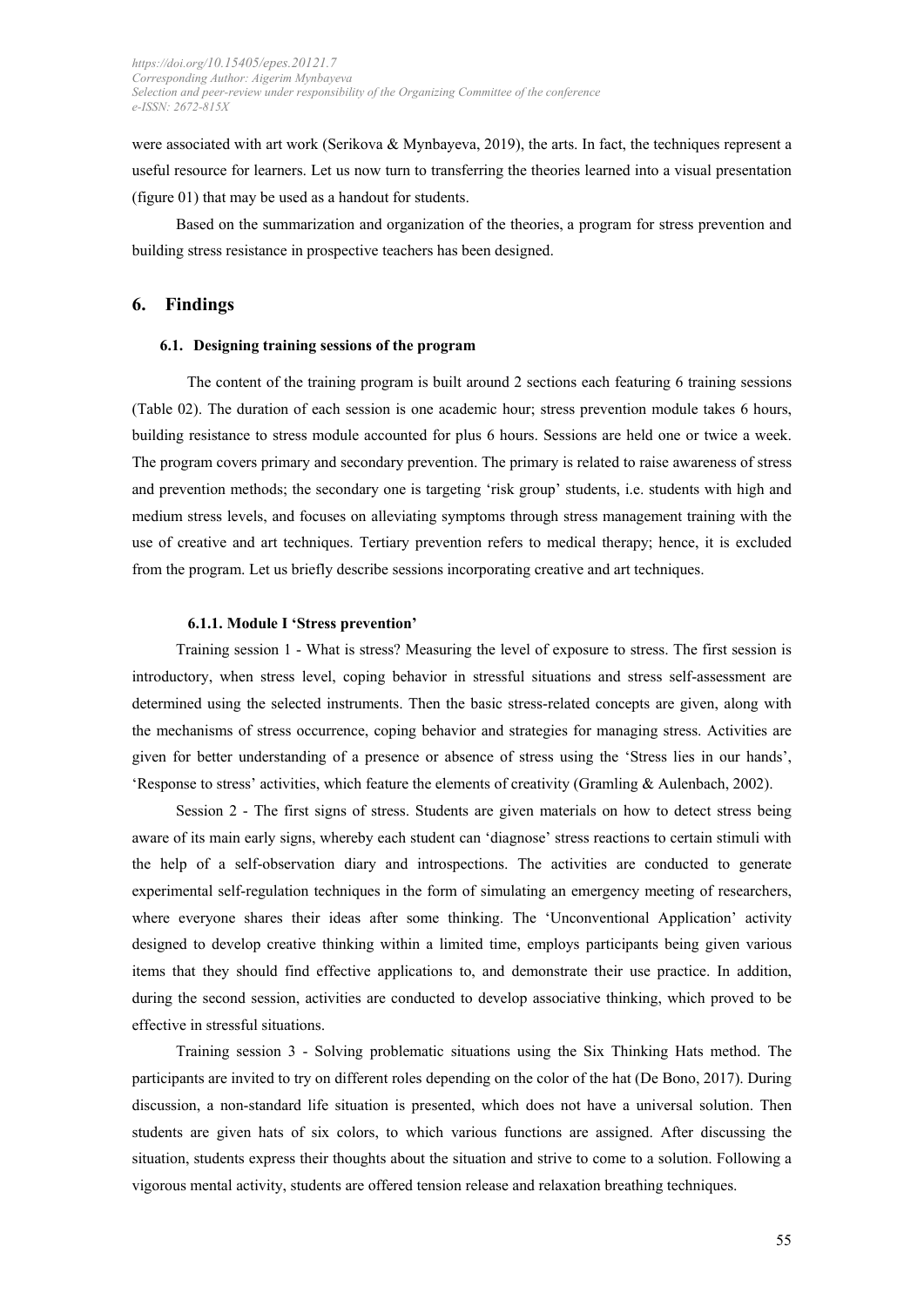Training session 4 - 10 Ways to Prevent Stress. Each student is given an A3 sheet for a postermaking activity, where the unique 10 ways to prevent stress are showed. Students explain each technique to the audience and share their life experiences. 'Changing hands' and 'Modification' activities are actively used in NLP practice. These NLP techniques work well at least because they bring us people of the state of unconsciousness. Most participants are unable to control stress because they are unaware of their potential to control it.

| <b>Session No.</b>                               | <b>Title</b>                                                                    | <b>Number of hours</b> |  |  |  |  |  |
|--------------------------------------------------|---------------------------------------------------------------------------------|------------------------|--|--|--|--|--|
| <b>Module I 'Stress Prevention'</b>              |                                                                                 |                        |  |  |  |  |  |
|                                                  | <b>Primary prevention</b>                                                       |                        |  |  |  |  |  |
| 1                                                | What is stress? Measuring the level of exposure to stress                       | 1 academic hour        |  |  |  |  |  |
|                                                  | The first signs of stress                                                       |                        |  |  |  |  |  |
| 2                                                |                                                                                 | 1 academic hour        |  |  |  |  |  |
|                                                  | Primary and secondary prevention                                                |                        |  |  |  |  |  |
| 3                                                | Solving problematic situations with the Six Thinking Hats activity              | 1 academic hour        |  |  |  |  |  |
|                                                  | 10 Ways to Prevent Stress                                                       |                        |  |  |  |  |  |
| 4                                                |                                                                                 | 1 academic hour        |  |  |  |  |  |
| 5                                                | Visualizing inner experiences in a creative way                                 | 1 academic hour        |  |  |  |  |  |
| 6                                                | Measuring the level of exposure to stress                                       | 1 academic hour        |  |  |  |  |  |
| <b>Total:</b>                                    |                                                                                 | 6 academic hours       |  |  |  |  |  |
| <b>Module II 'Building Resistance to Stress'</b> |                                                                                 |                        |  |  |  |  |  |
| 1                                                | The essence of stress resistance. Determining the level of stress<br>resistance | 1 academic hour        |  |  |  |  |  |
| 2                                                | Tips and lifehacks for stress resistance                                        | 1 academic hour        |  |  |  |  |  |
| 3                                                | Brainstorming as a path to stress resistance                                    | 1 academic hour        |  |  |  |  |  |
| 4                                                | Mind map: creatively, logically, promptly                                       | 1 academic hour        |  |  |  |  |  |
| 5                                                | Building resistance to stress through the associative search                    | 1 academic hour        |  |  |  |  |  |
| 6                                                | Insight as a creative step towards stress resistance                            | 1 academic hour        |  |  |  |  |  |
| <b>Total:</b>                                    |                                                                                 | 6 academic hours       |  |  |  |  |  |

| Table 02. Thematic plan for training sessions |  |  |
|-----------------------------------------------|--|--|
|                                               |  |  |

Training session 5 - Visualizing inner experiences in a creative way. 'Creative visualization of experiences' activity helps to illustrate one's actual experience on a sheet of paper with the help of hands, without brushes, which allows relaxing in the course of this task. After that, a second picture is placed on top of the picture, which shows what helps to cope with stress. Then, 'The application of skills' activity is carried out, where everyone shares their skills in different areas, then students think of the ways how these skills may be applied in other areas. The activity teaches how to generate ideas about practical application of the resources available to the participants (Gretsov, 2006).

# **6.1.2. Module II 'Building resistance to stress'**

Training session 1 - The essence of stress resistance. Determination of the level of stress resistance. A mini-lecture on 'The essence of stress resistance' is held, where the main signs of stress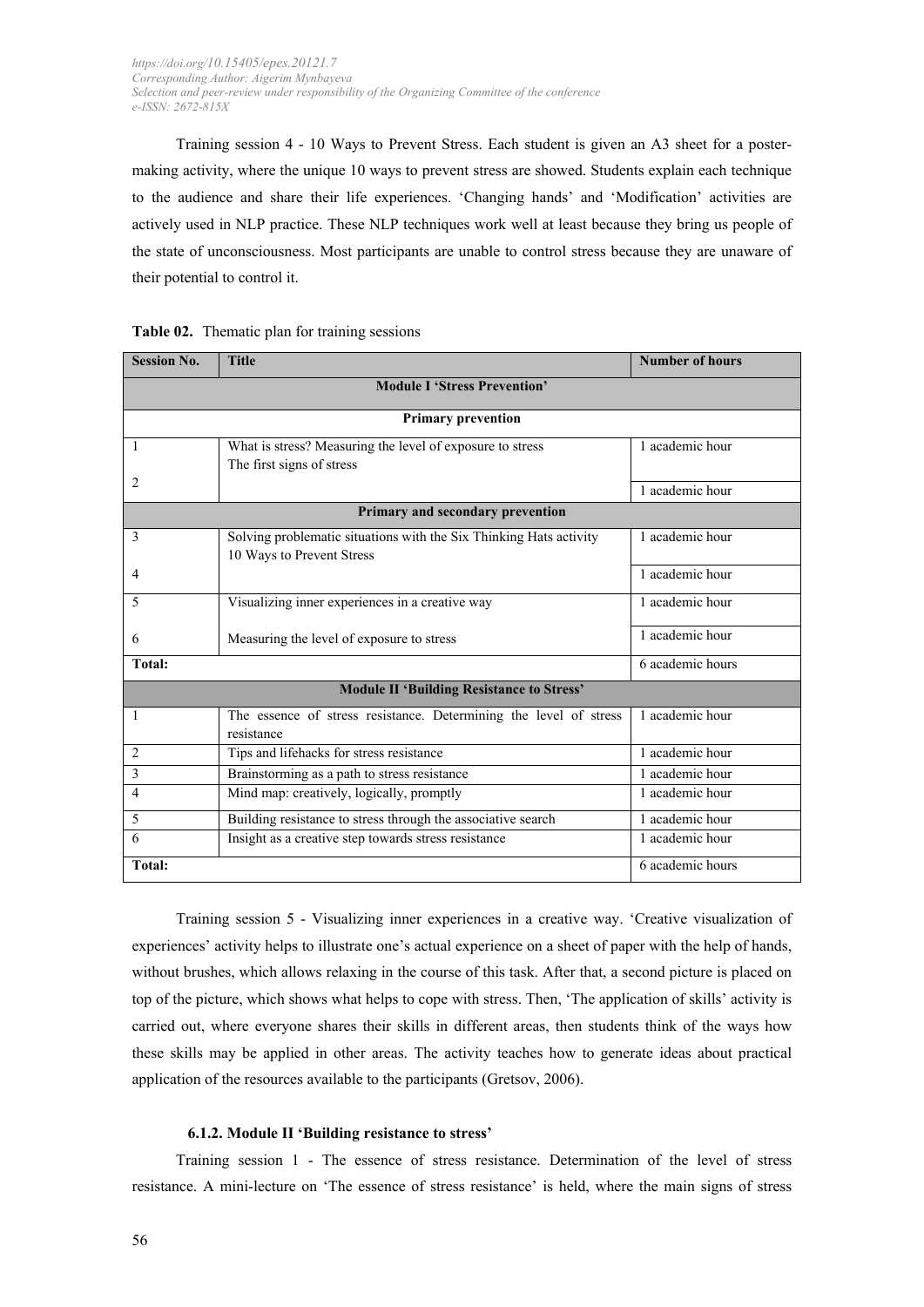resistance and methods of their development are discussed. After that, the 'Wheel of Life' technique is applied, during which the trainees clearly see how satisfied they are with various areas of their lives, choose their priority goals and set specific tasks for a certain timeframe. 'Two random words' activity is aimed at developing creativity in the trainees.

Training session 2 – The tips and lifehacks of resistance to stress. The session is devoted to the study of tips and techniques of stress resistance, where the participants independently establish 7 golden rules of stress resistance. For the development of creativity, 'Deciphering hieroglyphs' and 'Associations  $(5 + 5)$ ' activities are conducted.

Training session 3 - Brainstorming as a way to build stress resistance. With this technique, students are looking for effective options in managing stress and building resistance to stress. Then a life situation is read out, which must be resolved with the help of 'brainstorming'. 'Storyteller', 'I am different' activities are also aimed at developing creativity, which is believed to help develop resistance to stress.

Training session 4 - Mind map: creatively, logically, promptly. When performing the 'Mind mapping' activity, the trainees are asked to write down the "Stress" keyword. Then the branches of 'Stressful situations' are shown. In doing so, it is necessary to write exactly which situations cause anxious thoughts. Then the branches grow into the approaches, methods and techniques for managing these problems, which are written down. This is followed by 'Cooling Breath' relaxation activity and 'The Creative Architect'' creativity task.

Training session 5 - Building resistance to stress through associative search. For the activity on the associative search, students are given stimuli showing the same figures, and their task is to give each figure the outline of an object, an animal. Next is 'Tiny Truths' activity, which was developed by White at the Massachusetts Institute of Technology.

Training session 6 - Insight as a creative step towards stress resistance. The final training session is aimed at developing creative insight and creative thinking. At the end of the session, a follow up diagnostics of the stress level, stress resistance is carried out and the leading coping behavior in stressful situations is determined. The results of all sessions are then summed up.

#### **6.2. Pilot testing the program**

The experimental work was guided by the methodology of the Isaeva and Taubaeva (2000) experiment. Pilot testing was conducted in three stages: ascertaining (diagnostic), formative, and control.

Stage 1 - ascertaining (diagnostic), aimed at determining the level of stress and stress resistance students (96 participants participated).

Stage  $2 - a$  formative stage of training sessions aimed at building resistance to stress in the experimental group (42 students).

Stage 3 – follow up diagnostics of stress and stress resistance in the experimental group and comparative analysis of initial and final results.

The purpose of the experiment is twofold, namely to prevent stress and build resistance to stress in students using creative and art techniques. Tasks included measuring the level of stress in students;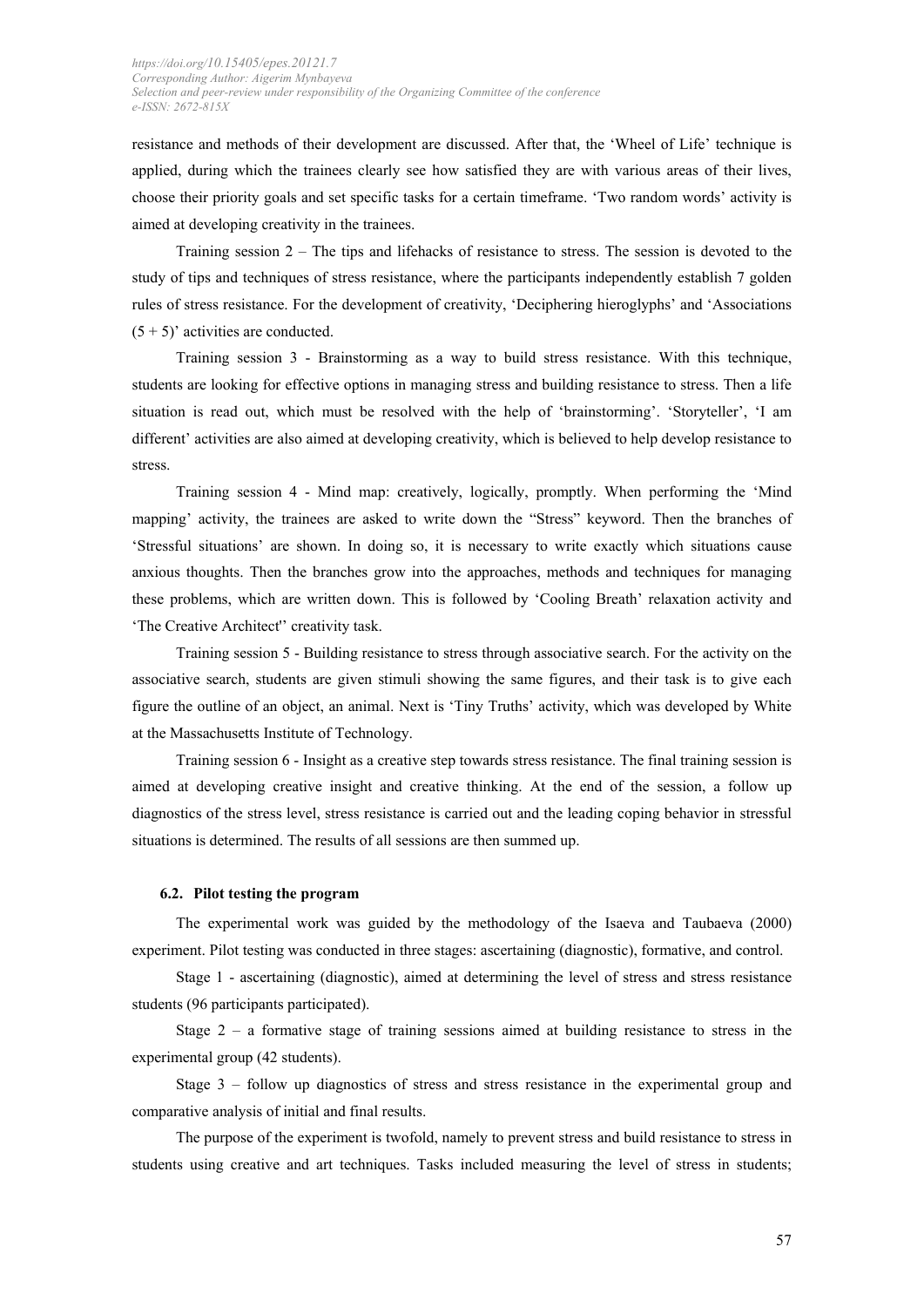conducting training sessions and pilot testing of creative methods, techniques, activities; repeated diagnostics of students for the stress level, assessing the reliability of the experiment.

The pilot testing was conducted at Al-Farabi Kazakh National University and Abai Kazakh National Pedagogical University.

The following methods were selected for the diagnostic stage:

• The PSM-25 Psychological Stress Measure by Lemyr-Tessier-Fillion

The purpose of this instrument is to measure stress in terms of somatic, behavioral and emotional characteristics. The PSM technique was developed in France and is actively used in England, USA, Japan, Russia, Argentina and other countries. To validate and standardize the methodology, it has been tested by more than 5,000 respondents. It is required to provide answers to 25 statements and after each statement circle a number 1 through 8 (never, extremely rarely, very rarely, rarely, occasionally, often, very often, always), evaluating one's condition at the moment or in the recent 5 days. Then the total is calculated as an indicator of mental tension. Points from 0 to 100 represent low stress level, from 100 to 154 - average stress level, from 155 points and above - high stress level.

• 'Coping behavior in stressful situations' (CBSS) Questionnaire by Kryukova (as cited in Bolotova & Molchanova, 2018)

One of the most well-known techniques for measuring coping behavior under stress is the multidimensional CISS (Coping Inventory for Stressful Situations) GRI-V1. Developed by Endler and Parker in 1990, the CISS consists of 48 statements, three scales of 16 questions, defining emotionoriented, problem-oriented and avoidance behavior under stress. Under the leadership of T.A. Kryukova, the technique has been translated into Russian and back into the original language. In the Russian version, the technique is called CBSS-coping behavior in stressful situations. The questionnaire was adapted and standardized between 1999 and 2001, with a sample of 210 adults and 150 students.

• A comprehensive assessment of stress signs (Shcherbatykh, 2006) includes four stress components: intellectual, behavioral, emotional and physiological components. Each component includes 12 signs of stress, and respondents need to read and tick the signs currently inherent in them.

According to the results of the PSM-25 Lemyr-Tessier-Fillion Questionnaire, at the first stage, 29.2% of students from *the entire sample of 96 participants* have a low level of stress; an average level reported in 37.5% and a high level - in 33.3% of the surveyed students.

According to the results of 'Coping behavior in stressful situations' questionnaire by Kryukova. It was revealed that 40% of respondents in stressful situations choose avoidance-oriented coping, 33% use emotion-oriented coping, and 27% of students render to task-oriented coping.

According to the 'Comprehensive assessment of manifestations of stress' it was revealed that 9% of students have a low level of stress, 13% have a moderate level of stress, 26% have an average level of stress, 22% have a level above average and 30% of respondents have a high level of stress.

In fact, 70.8% of students need secondary prevention according to the first test, versus 62% of students in the sample according to the third method.

As an experimental group for stress prevention and building resistance to stress, 42 participants were selected (groups of students majoring in 'Social Pedagogy and Self-Cognition', 'Pedagogy and Psychology', 'Geography'), in which students had higher stress indicators. The groups were trained in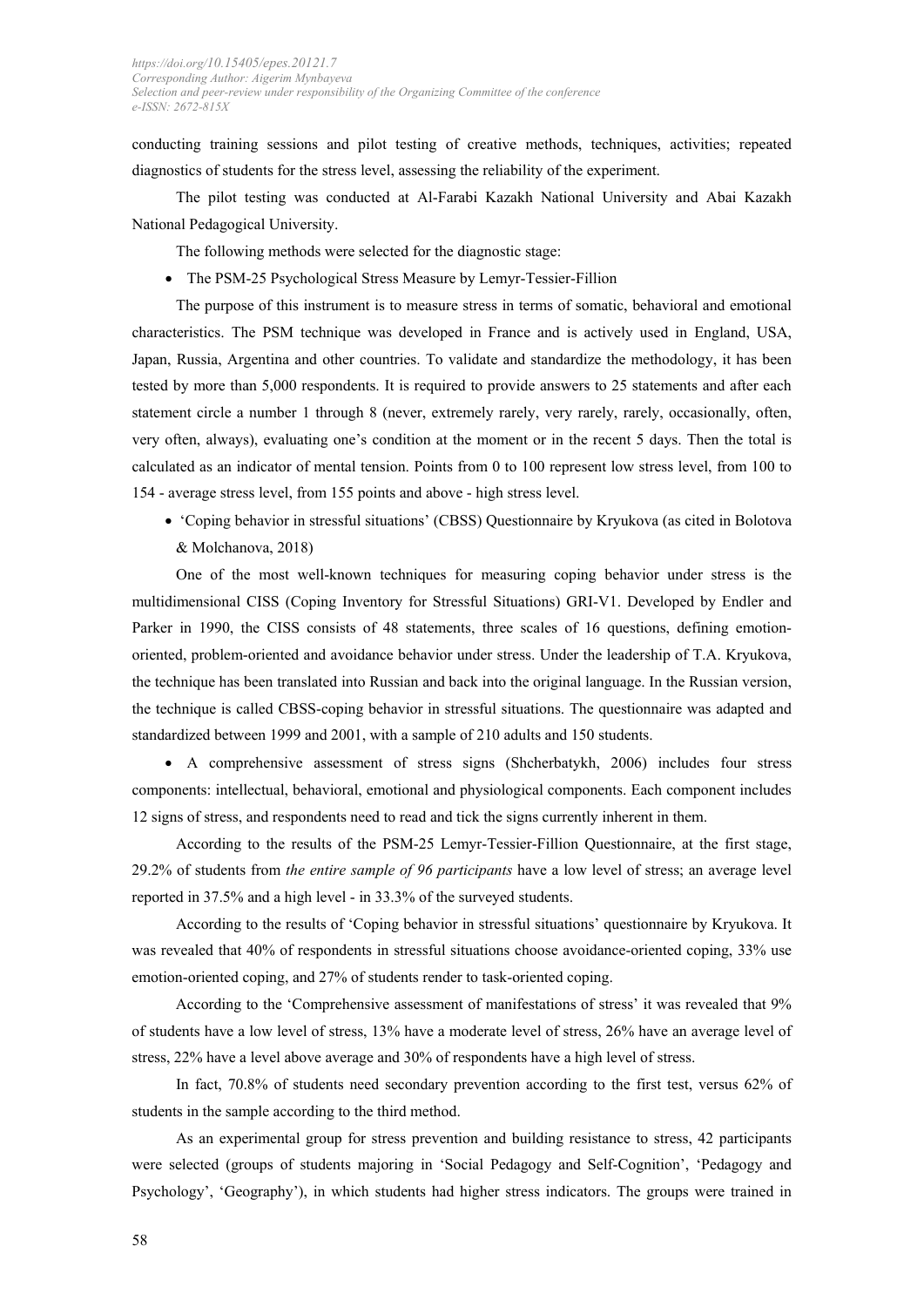two modules (on stress prevention and building resistance to stress, Table 02). After the training sessions, a follow up was carried out. The tables below include the data from the ascertaining and control stages for these groups (42 participants) according to the PSM-25 Lemyr-Tessier-Fillion questionnaire, the CBSS questionnaire by Kryukova, and the comprehensive assessment of stress signs by Shcherbatykh.

In the experimental group, 42 participants, at ascertaining stage had 36% of respondents with a low level of stress, 38% with an average level of stress, and 26% with a high level of stress. After the control stage, the following results were obtained: low stress level in 52% students, average stress level in 43% and high stress level in 5% students (Table 03). That is, 40 out of 42 students lowered their stress scores.

**Table 03.** Changes in levels of stress according to PSM-25 questionnaire (sample of 42 persons)

| <b>Low level</b> |       | <b>Average level</b> |       | <b>High level</b> |       |  |
|------------------|-------|----------------------|-------|-------------------|-------|--|
| Before           | after | before               | after | before            | After |  |
| 36%              | 52%   | 38%                  | 43%   | 26%               | 5%    |  |

In the experimental group there are 42 participants, at ascertaining stage according to the COPS technique, 14% of students have a low stress level, 12% - a moderate level, 29% - an average level, 26% above average and 19% of respondents - a high level of stress. After the control stage, the following results were obtained: low stress level in 36% of students, moderate level in 12%, average level in 26%, above average in 17% and high stress level in 9% of respondents (Table 04). That is, according to this technique, there was also a decrease in stress indicators.

**Table 04.** Changes in stress signs according to COPS technique (42 students)

| <b>Low level</b> |       | <b>Moderate level</b> |       | <b>Average level</b> |       |        | <b>Above average</b> | <b>High level</b> |       |
|------------------|-------|-----------------------|-------|----------------------|-------|--------|----------------------|-------------------|-------|
| Before           | after | before                | after | before               | after | before | After                | before            | after |
| 14%              | 36%   | 12%                   | 12%   | 29%                  | 26%   | 26%    | 17%                  | 19%               | 9%    |

In the experimental group, at ascertaining stage 43% of respondents used avoidance-oriented coping; 36% - task-oriented coping; 21% - emotion-oriented coping. After the control stage, the following results were obtained: avoidance-oriented coping is used by 33% of respondents; task-oriented coping – by 55%; emotion-oriented coping – by 12% of respondents (Table 05).

**Table 05.** Changes in coping behavior according to COPS questionnaire

| Avoidance-oriented coping |       |        | <b>Task-oriented coping</b> | <b>Emotion-oriented coping</b> |        |  |
|---------------------------|-------|--------|-----------------------------|--------------------------------|--------|--|
| Before                    | After | Before | before                      | after                          | before |  |
| 43%                       | 33%   | 36%    | 43%                         | 33%                            | 36%    |  |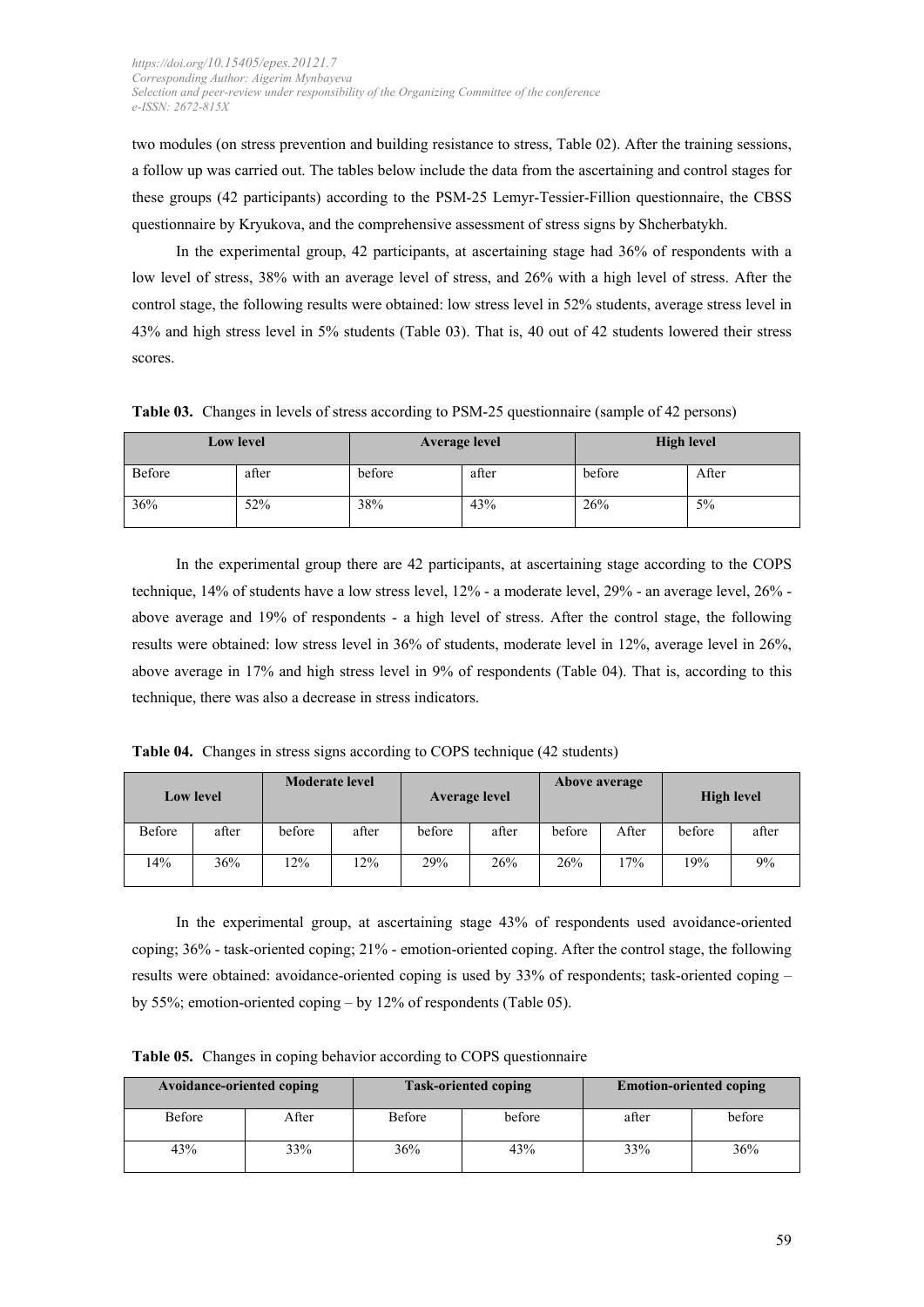Thus, after the training sessions, stress indicators decreased in the experimental group. The validation of the findings was confirmed by statistical analysis using Student's t-test. The Student's – distribution and the confidence interval were calculated. The obtained empirical value of t (6.4) is at the level of significance.

Thus, the decrease in stress level indicators according to the PSM-25 Lemyr-Tessier-Fillion questionnaire, the Comprehensive assessment of stress signs method by Shcherbatykh, indicate the effectiveness of the training program aimed at preventing stress and building resistance to stress students with the use of creative and art techniques and may be used at universities and other educational institutions.

#### **6.3. Discussion**

The aim of the study is related to the prevention of stress for prospective teachers using creative and art techniques. We believe that the teacher's creativity, which can be developed through the use of creative and art techniques, enhances stress resistance. A number of scholars have conducted similar studies. For instance, Arinchina, Danube, and Sidorenko, (2015) and Arinchina, Danube, Sidorenko, and Maletskaya (2017) conducted a study to explore stress resistance and its relationship with creativity in 60 fourth-year students. It was found that students with low stress resistance tend to employ ineffective stress management techniques, and show lower level of creativity, namely this category of students use analytical thinking, and in the fight against stress they prefer escaping from problems, avoiding them.

Popova (2012) while drawing on and viewing creativity as a factor in overcoming barriers to professional development, concludes that the development of the creative personality affects occupational burnout. Creative teaching practices help them view situations from different perspectives, quickly adapt to various unfamiliar situations, and get rid of the stereotypical thinking (Lebedeva, 2008).

Another point of view was developed by Khachaturova and Fedorova (2015), who stated the fact that stress has either a detrimental effect or a smoothing effect on an individual's creativity.

Having considered the works of Arinchin, Danube, Popova, as well as having summarized the findings of our study, it can be concluded that creativity has an effect on stress resistance of an individual. Creativity encourages building a different vision of the problem, by thinking out-of-box, it develops fluency, flexibility and originality of the mind, which can facilitate overcoming a stressful situation. Creative thinking also increases resourcefulness and reduces the risk of burnout at work in any field of activity. Eustress, in turn, acts as a motivator and activator of the creative mind.

### **7. Conclusion**

For stress prevention, a training program was developed that included stress prevention and building resistance to stress modules. In the classroom, creative and art activities were used ("The Creative Life", "Stress lies in our hands", "Visualizing inner experiences in a creative way", "The associative search", "Insight", etc.). As a result of pilot testing the training program, a positive dynamics of stress-reduction indicators was recorded. Upon delivery of the training program, low stress level was recorded in 52% students (initially 36%), average level in 43% (initially 38%) and high level in 5% of students (initially 26%).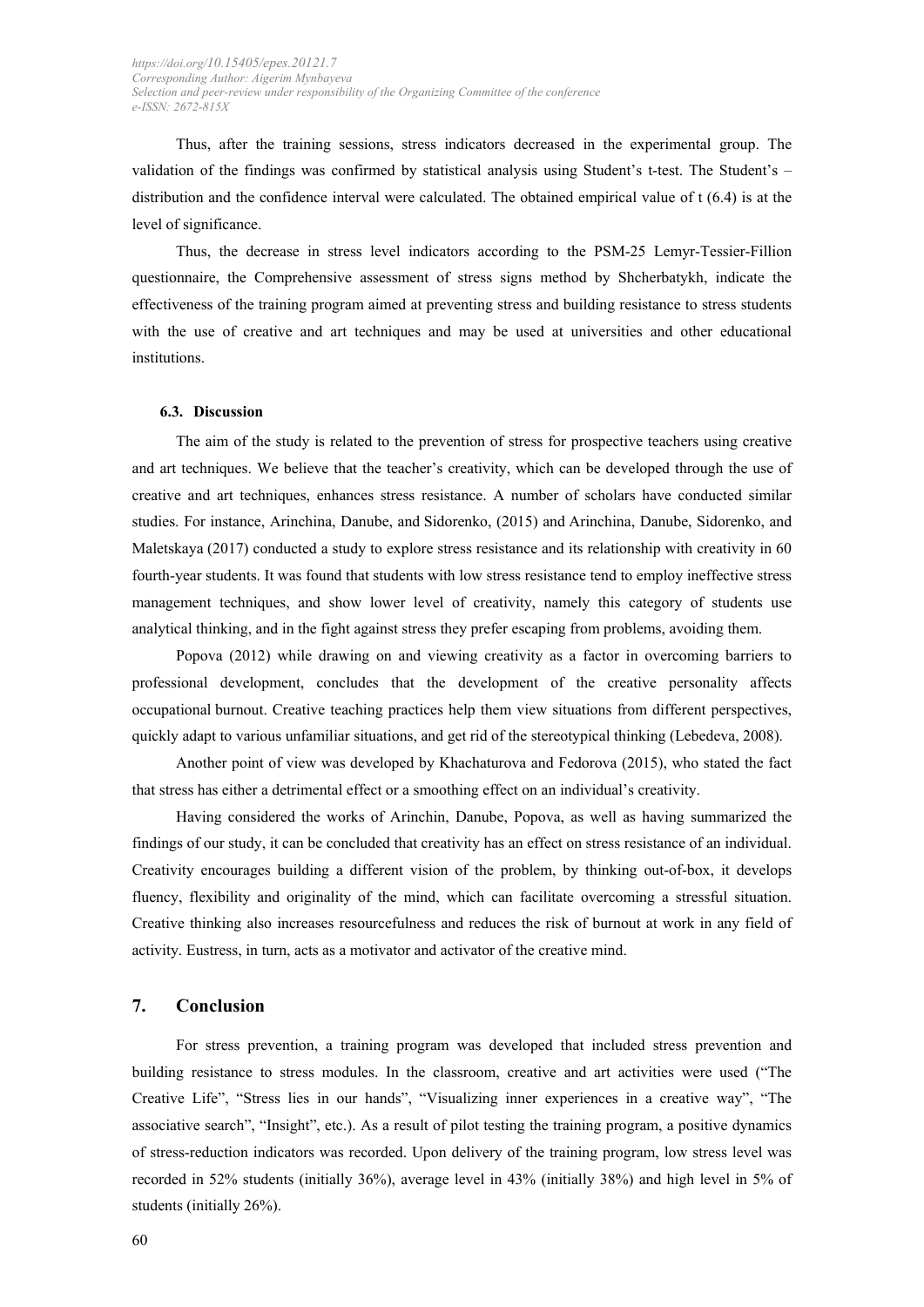It was found that students majoring in pedagogy (sample of 96 students) resorted to avoidanceoriented coping at the beginning of the experiment (40% of the sample), one third used emotion-oriented coping (33%) and 27% of students employed task-oriented coping. Having been trained in the experimental group, more than half of the students (55%) began using task-oriented coping strategies. Therefore, it is believed that prospective teachers will be able to consciously approach stress prevention and problem solving, thus demonstrating positive coping strategies to their students.

The program components may be integrated into "Pedagogical technique" subject for those majoring in pedagogy, and can also be introduced as a separate course on stress prevention and building resistance to stress for prospective teachers.

## **References**

- Antonovsky, A. (2006). *Unraveling The Mystery of Health. How People Manage Stress and Stay Well*. San Francisco, Jossey-Bass Publishers.
- Arinchina, N. G., Danube, V. I., & Sidorenko, V. N. (2015). *Sense of humor, creativity and health of students*. Retrieved from https://elib.bsu.by/bitstream/123456789/134273/1
- Arinchina, N. G., Danube, V. I., Sidorenko, V. N., & Maletskaya, V. P. (2017). Stress resistance and characteristics of coping with stress in students. Proceedings from The international scientific and practical conference *'World Science: Problems and Innovations'*. (pp. 217-222). Retrieved from http://elib.bsu.by/handle/123456789/187178
- Awe, C., Gaither, C. A., Crawford, S. Y., & Tieman, J. (2016). A comparative analysis of perceptions of pharmacy students' stress and stressors across two multicampus universities. *American journal of pharmaceutical education*, *80*(5).
- Bannikov, V. V. (2003). *Vliyaniye sotsial'no-psikhologicheskikh komponentov stressoustoychivosti na effektivnost' deyatel'nosti personala organizatsii* [Influence of socio-psychological components of stress tolerance on the effectiveness of the organization's personnel] (Doctoral dissertation). Moscow state University for the Humanities, Moscow.
- Bildanova, V. R., Biserova, G. K., & Shagivaleeva, G. R. (2015). *Psikhologiya stressa i metody yego profilaktiki* [Psychology of stress and methods of its prevention]. Elabuga, Publishing house of EI KFU.
- Bodrov, V. A. (2001). Psikhologicheskiy stress: k probleme ego preodoleniya [Psychological stress: to the problem of overcoming it]. *Problems of psychology and ergonomics*, *4,* 28-33.
- Bolotova, A. K., & Molchanova, O. N. (2018) *Psikhologiya razvitiya i vozrastnaya psikhologiya* [Developmental psychology and age psychology]. *Saint-Petersburg, Piter,* 478-483.
- De Bono, E. (2017). *Six thinking hats*. UK: Penguin.
- Dolgova, V. I., & Vasilenko, E. A. (2016). Social stress as a factor of personality maladjustment. *Modern high technologies*, *8-2,* 303-306.
- Dubrovina, I. V. (2004). *Prakticheskaya psikhologiya obrazovaniya* [Practical psychology of education]. Saint Petersburg, Piter.
- Endler, N. S., & Parker, J. D. (1990). *Coping Inventory for Stressful Situations (CISS) Manual.* Toronto, Canada: Multi-Health System, Inc.
- Gramling, S., & Aulenbach, S. (2002). *Workshop on stress management*. Saint Petersburg: Piter.
- Gretsov, A. G. (2006). *Luchshiye uprazhneniya dlya razvitiya kreativnosti* [The best exercises for the development of creativity: a teaching aid]. Saint Petersburg, SPbNII Physical Culture.
- Harkavi, L. H. (2006). *Aktivatsionnaya terapiya. Antistressornyye reaktsii aktivatsii i trenirovki i ikh ispol'zovaniye dlya ozdorovleniya, profilaktiki i lecheniya* [Activationtherapy. Antistress activation and training reactions and their use for recovery, prevention and treatment]. Rostov, Publishing house of Rostov University.
- Isaeva, Z., & Taubayeva, Sh. (2000). *Pedagogical experiment*. Almaty, Kazakh University.